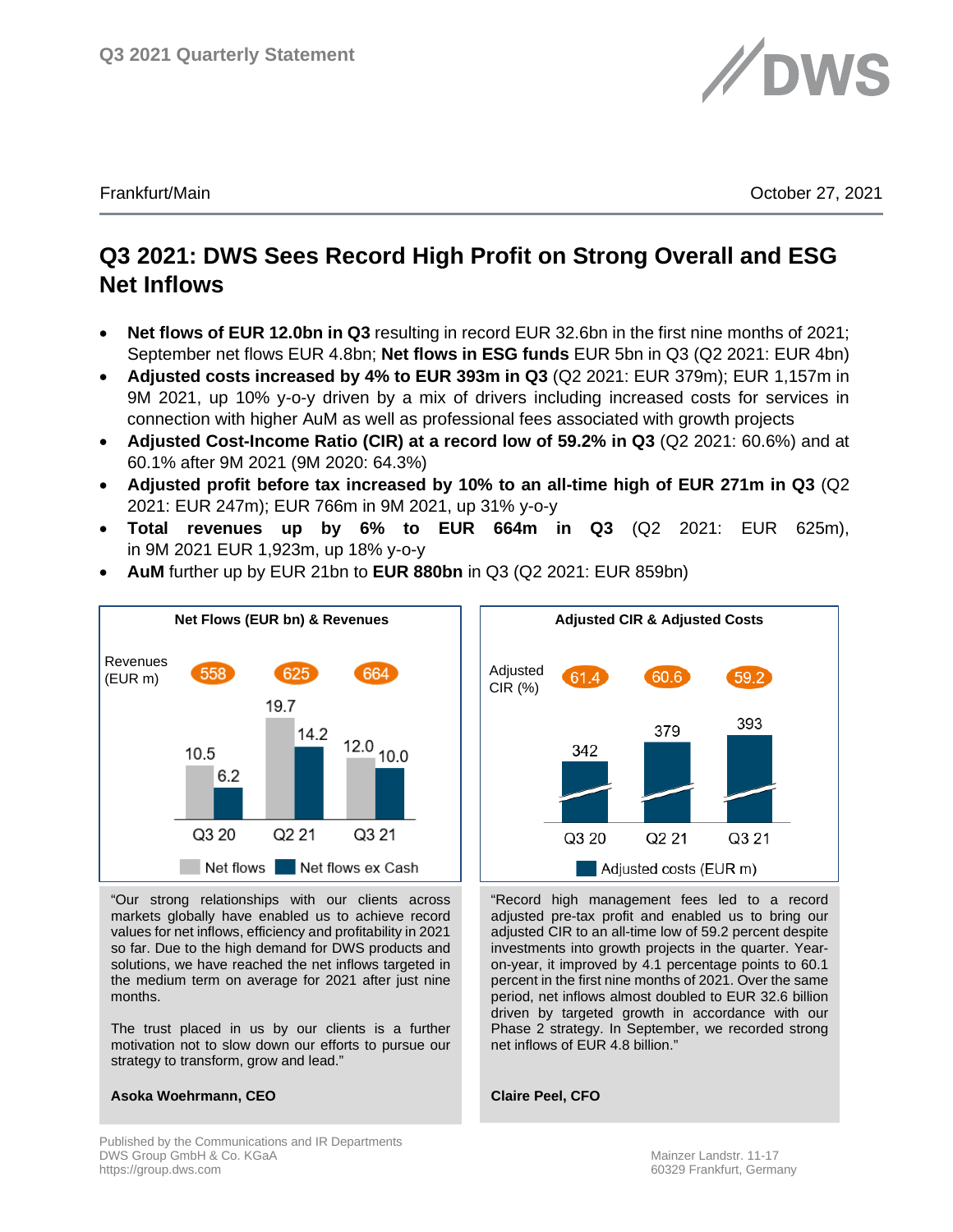

# **Business Development**

DWS continued its strong business momentum in all months of the third quarter. Both, **management fees and adjusted profit before tax reached new record heights in Q3**. The good quarterly flow performance was supported by all three pillars – Active, Passive and Alternatives –, which together contributed **net inflows of EUR 12.0 billion in the third quarter and EUR 32.6 billion in the first nine months** of the year. With this number, we have **already reached our targeted medium-term net flow rate** of more than 4 percent on average after the first three quarters of 2021. This period has also been marked by successful delivery of the growth plan for Phase 2 of our corporate journey, with **targeted growth coming from ESG[i](#page-1-0) products and solutions – which contributed 40 percent** of net new assets –, from Passive and from high-margin strategies. **Assets under Management** also increased by EUR 21 billion to a **new record of EUR 880 billion**. **Adjusted profit before tax increased in the first nine months of 2021 by 31 percent** year-on-year and in the third quarter by 10 percent compared to the prior quarter driven by higher revenues. **Revenues were up in the first three quarters of 2021 by 18 percent** year-on-year. Compared to the second quarter, revenues increased by 6 percent in Q3 2021, mainly due to higher management fees. **Adjusted costs rose by 4 percent** compared to the previous quarter **reflecting investments into** growth projects. Despite this, the **adjusted Cost-Income Ratio further improved to a record low of 59.2 percent** in the quarter and 60.1 percent in the first nine months of the year due to higher revenues.

**Total revenues** rose quarter-on-quarter by 6 percent to EUR 664 million in Q3 2021 (Q2 2021: EUR 625 million; Q3 2020: EUR 558 million), mainly due to higher management fees. In the first nine months of 2021, total revenues increased year-on-year by 18 percent to EUR 1,923 million (9M 2020: EUR 1,632 million). This strong rise was mainly due to a significant increase in management fees driven by higher average Assets under Management during the first nine months of the year, positive developments of market values as well as an increased contribution from our stake in Harvest.

**Adjusted profit before tax** rose quarter-on-quarter by 10 percent to a record high of EUR 271 million in the third quarter (Q2 2021: EUR 247 million; Q3 2020: EUR 215 million). After tax, DWS posted a 6 percent higher **net income** of EUR 182 million for the third quarter 2021 (Q2 2021: EUR 172 million; Q3 2020: EUR 151 million). Adjusted profit before tax for the first nine months of 2021 improved strongly by 31 percent year-on-year to EUR 766 million (9M 2020: EUR 583 million). Net income surged in the first three quarters of 2021 year-on-year by 32 percent to EUR 522 million (9M 2020: EUR 394 million).

<span id="page-1-0"></span><sup>i</sup> ESG flows classified under Article 8 and Article 9 of the EU Sustainable Finance Disclosure Regulation (SFDR) or according to the global standard of the Global Sustainable Investment Association (GSIA). Please read the "Important Note" on the last page of this release for more details.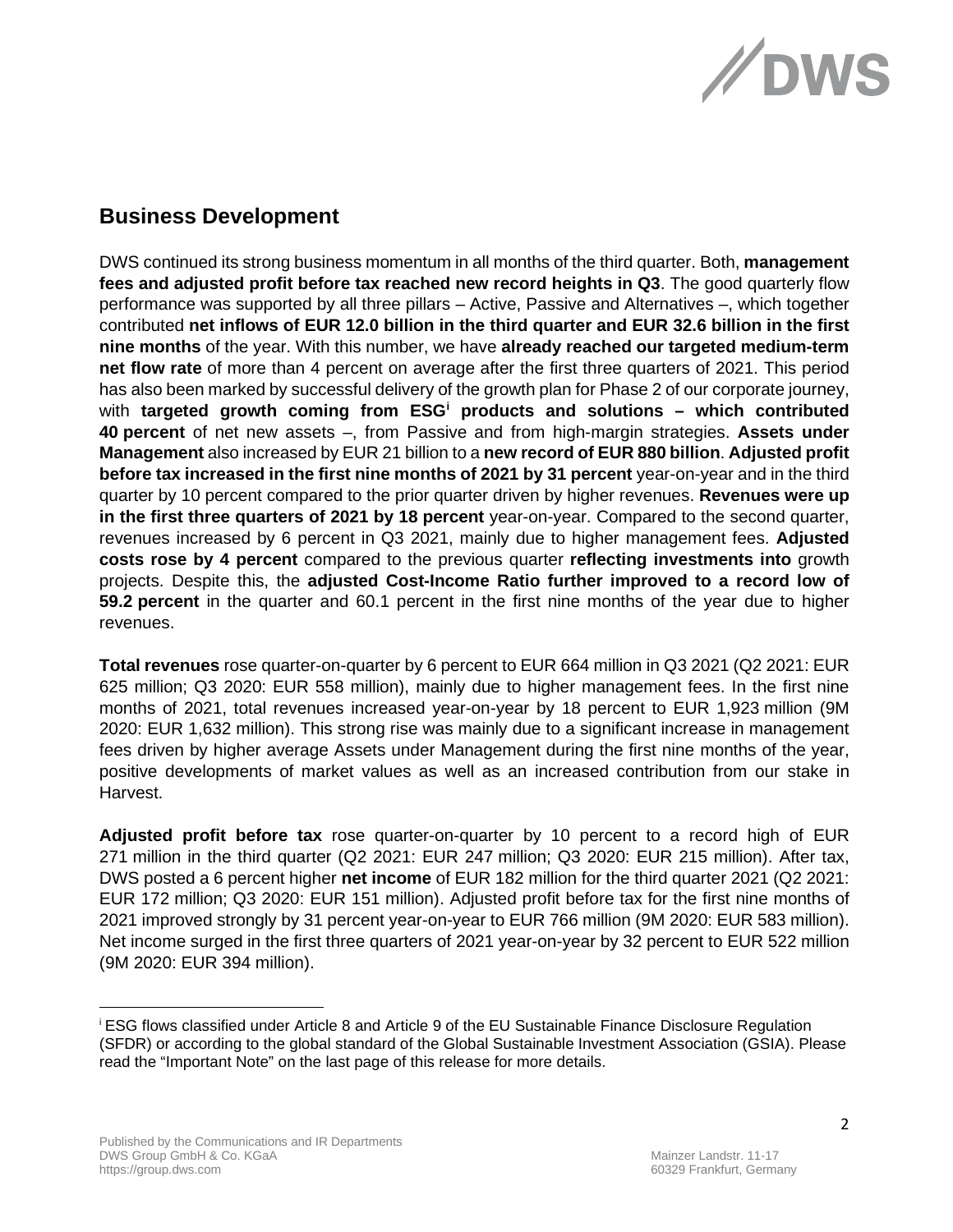

**Assets under Management (AuM)** further increased by EUR 21 billion to EUR 880 billion in the third quarter of 2021 (Q2 2021: EUR 859 billion; Q3 2020: EUR 759 billion). This rise compared to the prior quarter was mainly driven by strong net inflows and was supported by positive exchange rate movements and slightly positive market impacts.

We recorded positive **net flows** of EUR 12.0 billion in the third quarter of 2021, achieving total net inflows of EUR 32.6 billion (ex Cash: EUR 33.9 billion) in the first nine months of 2021. This corresponds to a net flow rate of 5.5 percent compared with 2.9 percent over the same period in 2020. In the third quarter, inflows were supported by most asset classes, with Passive remaining the main driver of quarterly inflows (EUR 6.6 billion) and further contributions from Active (ex Cash) (EUR 2.0 billion), Alternatives (EUR 1.4 billion) and Cash products (EUR 1.9 billion). Excluding Cash, net inflows were EUR 10.0 billion. ESG funds attracted increased net flows of EUR 5 billion in the third quarter (Q2 2021: EUR 4 billion).

**Active Asset Management** ex Cash saw net flows of EUR 2.0 billion in the third quarter (Q2 2021: EUR 4.5 billion) with all sub-asset classes except Active Equity (minus EUR 0.6 billion) contributing to this number. However, Active Equity experienced continued demand for ESG products. Multi Asset attracted net new assets of EUR 1.1 billion with continued and significant inflows into flagship fund DWS Concept Kaldemorgen. In addition, Active Fixed Income generated new inflows of EUR 0.8 billion and Active SQI recorded net new assets of EUR 0.7 billion. Cash products saw net inflows of EUR 1.9 billion.

**Passive Asset Management** generated net new assets of EUR 6.6 billion in the third quarter (Q2 2021: EUR 7.9 billion). The strong flow momentum was again mainly due to net flows into ETPs (exchange-traded funds and commodities) and was supported by significant net inflows from institutional mandates. In the first nine months of the year, we are gaining market share in Europe as we are growing faster than the ETP market overall. For this period, we ranked second in European ETP net flows with a flow market share of 12 percent (source: ETFGI).

**Alternatives** recorded net flows of EUR 1.4 billion in the third quarter (Q2 2021: EUR 1.8 billion) driven by Liquid Alternatives with net new assets of EUR 1.2 billion. Illiquid Alternatives added another EUR 0.2 billion.

**Adjusted costs**, which also exclude transformation charges of EUR 9 million, increased compared to the prior quarter by 4 percent to EUR 393 million in Q3 2021 (Q2 2021: EUR 379 million; Q3 2020: EUR 342 million). This rise was mainly driven by one-off effects and professional fees associated with growth projects in the third quarter. In the first nine months of the year, adjusted costs increased by 10 percent year-on-year to EUR 1,157 million (9M 2020: EUR 1,049 million), mainly due to higher compensation and benefits costs, increased costs for services in connection with higher Assets under Management and volumes as well as the professional fees in the third quarter.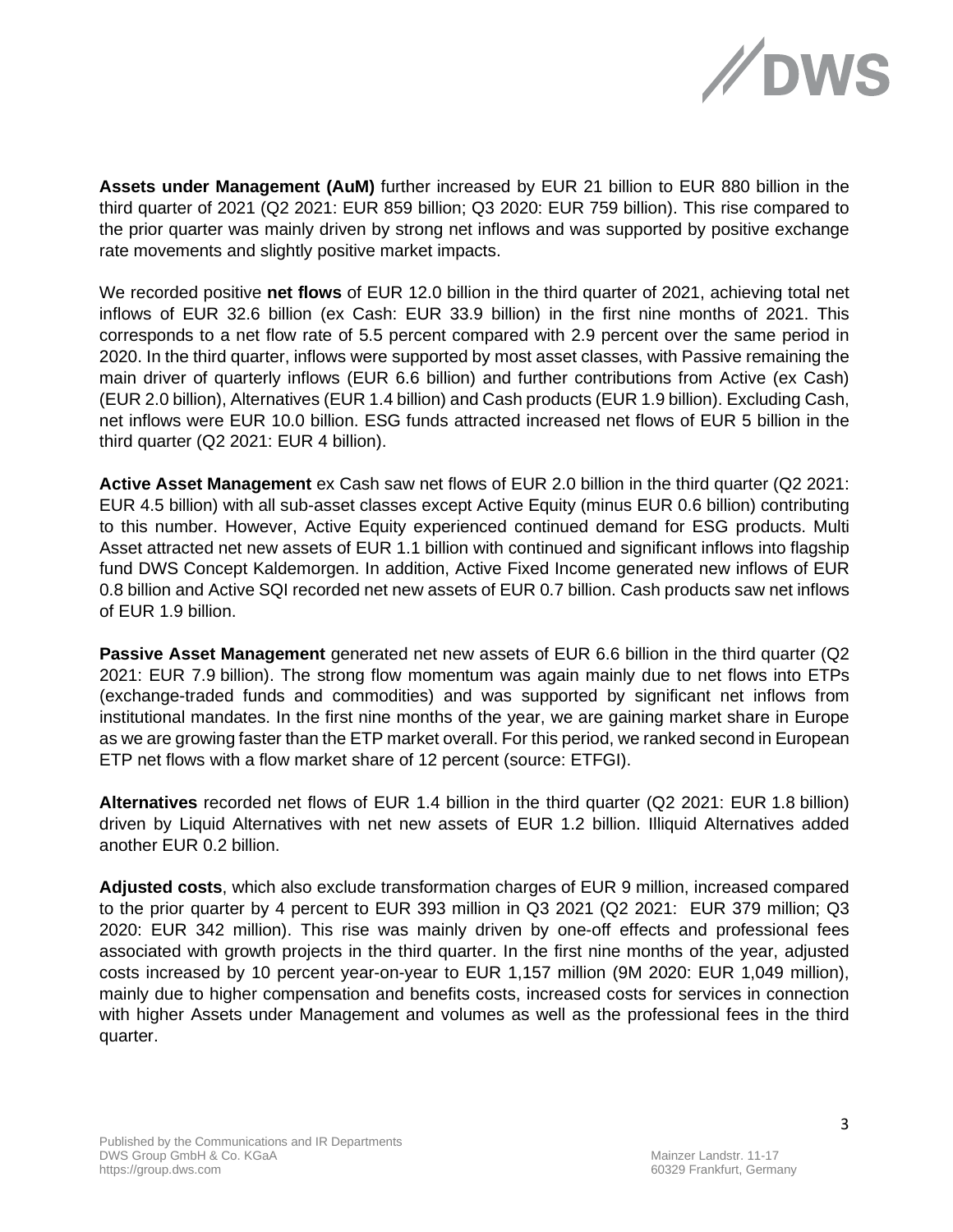

The **adjusted Cost-Income Ratio** (CIR) declined further by 1.4 percentage points to a record low of 59.2 percent in the third quarter 2021 (Q2 2021: 60.6 percent; Q3 2020: 61.4 percent). The adjusted CIR improved year-on-year by 4.1 percentage points to 60.1 percent in the first nine months of the year (9M 2020: 64.3 percent).

## **Growth Initiatives and Strategic Progress**

During the summer, DWS continued to progress with its transformation and on its growth path. We worked intensively on important projects, and we were able to announce the results in October. At the beginning of the month, we entered into a long-term **strategic partnership with BlackFin Capital Partners**. Our common goal is to further develop and grow our **digital investment platform** as we firmly believe in the great growth potential of the platform business. In addition, both partners have agreed to transfer the digital investment platform into a joint venture with DWS maintaining a stake of 30 percent. Furthermore, we have acquired a **minority stake in UK-based retiretech Smart Pension Limited**. The investment will form an integral part of our growth strategy in the UK. Smart and DWS have also **agreed the intention to form a strategic partnership** with the aim of offering investment solutions for members of the Smart Pension Master Trust.

Also in October, the **Los Angeles Lakers** and DWS announced a multi-season global sponsorship agreement making us the **Official Global Investment Sponsor of the team** and only the second ever international partner for the Lakers. Our partnership with this iconic organization accelerates DWS' transformation into a truly global brand and **is an investment into our recognition and visibility in key markets** DWS has identified for growth, **most prominently Asia**, where the Lakers have a huge audience. The sponsorship will include advertising as well as a widespread content partnership, including through social media channels. Moreover, we will collaborate with the Lakers on several community initiatives and outreach projects.

## **Outlook**

The outlook for the full year 2021 remains unchanged. For the full year 2022, we expect the adjusted Cost-Income Ratio to be in the low 60s (percent). We reiterate our net flow target of more than 4 percent on average in the medium term, driven by our targeted growth areas ESG, Passive and high-margin strategies. DWS' Management is fully committed to deliver on all our aspirations for Phase 2 of our corporate journey as a listed firm.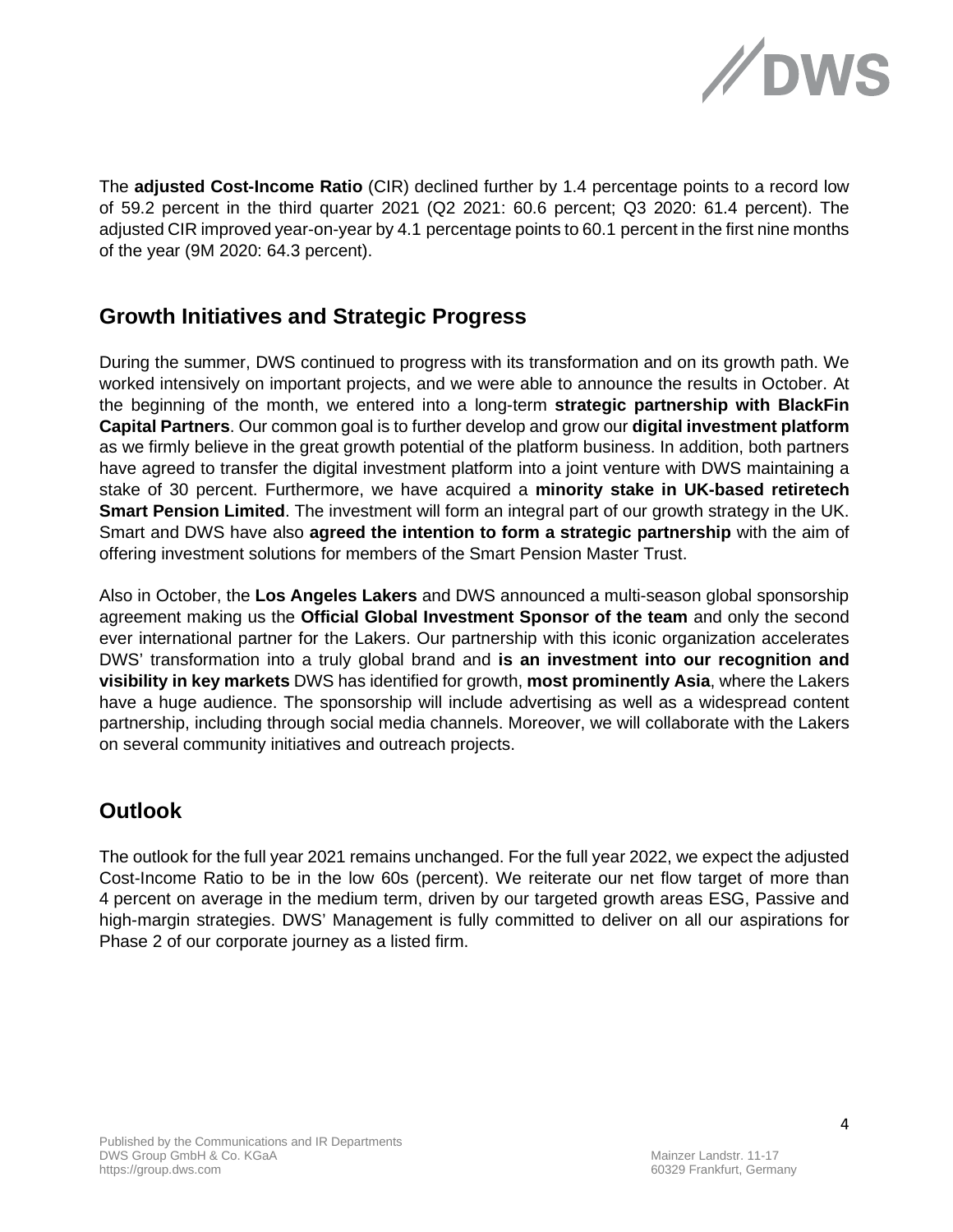

# **Appendix**

## **Profit & Loss Statement (in EUR m) and Key Performance Indicators**

|                                              |          |         |         |          | Q3 2021        | 9M 2021        |
|----------------------------------------------|----------|---------|---------|----------|----------------|----------------|
|                                              | Q3 2021  | Q2 2021 | 9M 2021 | 9M 2020  | VS.<br>Q2 2021 | VS.<br>9M 2020 |
| Management Fees and other recurring revenues | 608      | 584     | 1,740   | 1,584    | 4%             | 10%            |
| Performance & Transaction Fees               | 27       | 19      | 85      | 57       | 45%            | 50%            |
| <b>Other Revenues</b>                        | 29       | 23      | 97      | -9       | 26%            | N/M            |
| <b>Total net revenues</b>                    | 664      | 625     | 1,923   | 1,632    | 6%             | 18%            |
| Revenue adjustments                          |          |         |         |          |                |                |
| <b>Adjusted revenues</b>                     | 664      | 625     | 1,923   | 1,632    | 6%             | 18%            |
| Compensation and benefits                    | 189      | 195     | 594     | 535      | $-3%$          | 11%            |
| General and administrative expenses          | 217      | 191     | 593     | 530      | 13%            | 12%            |
| Restructuring activities                     | $\Omega$ | 1       | 2       | 10       | N/M            | $-84%$         |
| <b>Total noninterest expenses</b>            | 405      | 387     | 1,189   | 1,076    | 5%             | 10%            |
| Cost adjustments                             | 12       | 8       | 32      | 27       | N/M            | N/M            |
| of which transformation charges              | 9        | 7       | 21      | $\Omega$ |                |                |
| <b>Adjusted cost base</b>                    | 393      | 379     | 1,157   | 1,049    | 4%             | 10%            |
| <b>Profit before tax</b>                     | 259      | 239     | 734     | 556      | 8%             | 32%            |
| <b>Adjusted Profit before tax</b>            | 271      | 247     | 766     | 583      | 10%            | 31%            |
| <b>Net income</b>                            | 182      | 172     | 522     | 394      | 6%             | 32%            |
| Cost-Income Ratio                            | 61.1%    | 61.9%   | 61.8%   | 65.9%    | $-0.8$ ppt     | $-4.1$ ppt     |
| <b>Adjusted Cost-Income Ratio</b>            | 59.2%    | 60.6%   | 60.1%   | 64.3%    | $-1.4$ ppt     | $-4.1$ ppt     |
| Employees (full-time equivalent)             | 3,394    | 3,342   | 3,394   | 3,290    | 2%             | 3%             |
| Assets under management (in EUR bn)          | 880      | 859     | 880     | 759      | 2%             | 16%            |
| Net flows (in EUR bn)                        | 12.0     | 19.7    | 32.6    | 16.7     |                |                |
| Net flows (% of BoP AuM - annualized)        | 5.5      | 9.6     | 5.5     | 2.9      |                |                |
| Management fee margin (bps annualized)       | 27.6     | 28.1    | 27.9    | 28.3     |                |                |

N/M – Not meaningful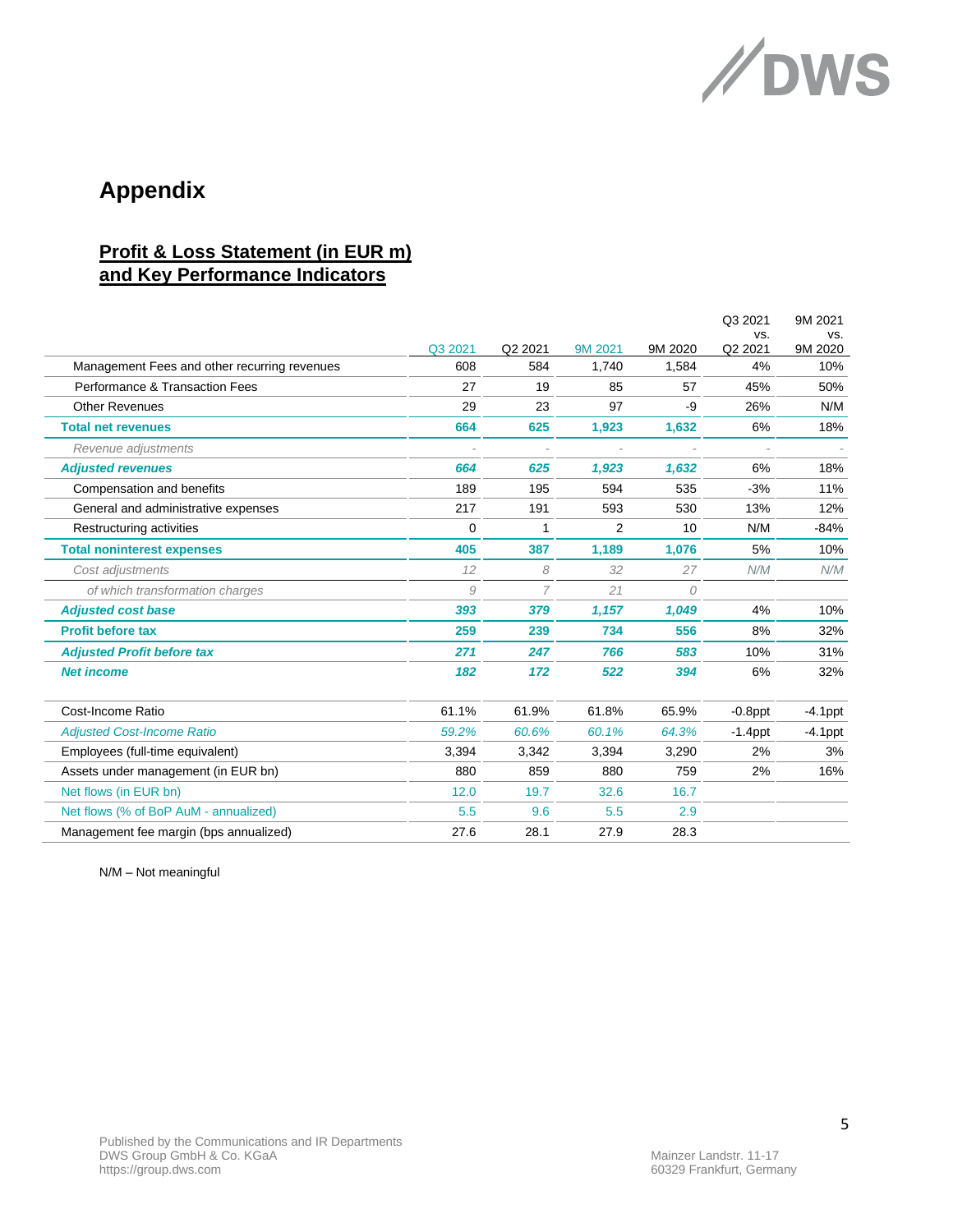

## **AuM development in detail (in EUR bn)**



<sup>1</sup> Represents FX impact from non-euro denominated products; excludes performance impact from FX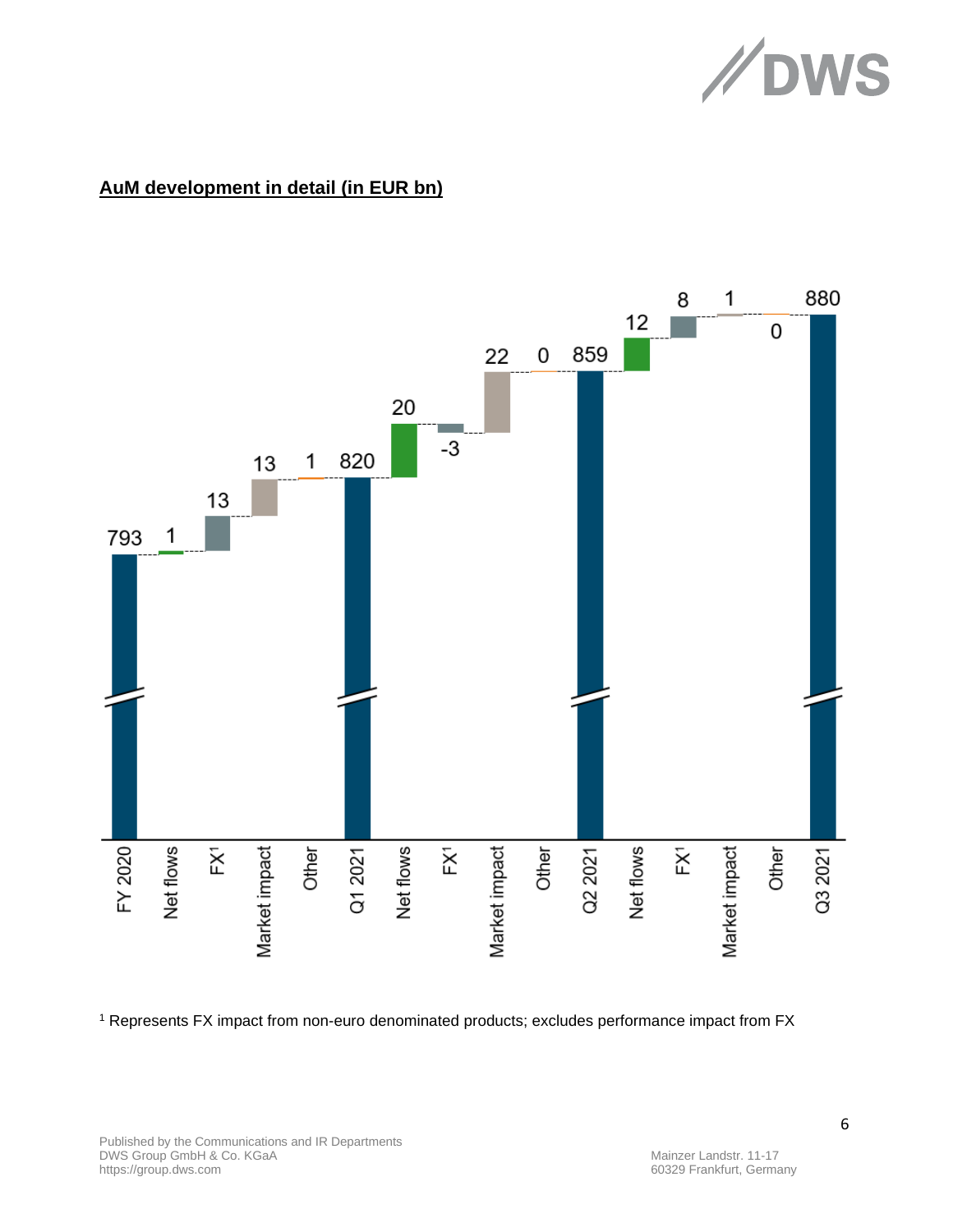

### **Contact details for further information**

Adib Sisani Oliver Flade +49 69 910 61960 +49 69 910 63072

Karsten Swoboda Jana Zubatenko +49 69 910 14941 +49 69 910 33834 karsten.swoboda@dws.com jana.zubatenko@dws.com

#### **Media Relations Investor Relations**

adib.sisani@dws.com oliver.flade@dws.com

#### **Webcast/Call**

Asoka Woehrmann, Chief Executive Officer, and Claire Peel, Chief Financial Officer, will elaborate on the results in an investor and analyst call on 27 October 2021 at 10 am CEST. The analyst webcast/call will be held in English and broadcasted on [https://group.dws.com/ir/reports-and](https://group.dws.com/ir/reports-and-events/financial-results/)[events/financial-results/.](https://group.dws.com/ir/reports-and-events/financial-results/) It will also be available for replay. Further details will be provided under [https://group.dws.com/ir/.](https://group.dws.com/ir/)

#### **About DWS Group**

DWS Group (DWS) is one of the world's leading asset managers with EUR 880bn of assets under management (as of 30 September 2021). Building on more than 60 years of experience, it has a reputation for excellence in Germany, Europe, the Americas and Asia. DWS is recognized by clients globally as a trusted source for integrated investment solutions, stability and innovation across a full spectrum of investment disciplines.

We offer individuals and institutions access to our strong investment capabilities across all major asset classes and solutions aligned to growth trends. Our diverse expertise in Active, Passive and Alternatives asset management – as well as our deep environmental, social and governance focus – complement each other when creating targeted solutions for our clients. Our expertise and on-theground-knowledge of our economists, research analysts and investment professionals are brought together in one consistent global CIO View, which guides our investment approach strategically.

DWS wants to innovate and shape the future of investing: with approximately 3,500 employees in offices all over the world, we are local while being one global team. We are investors – entrusted to build the best foundation for our clients' future.